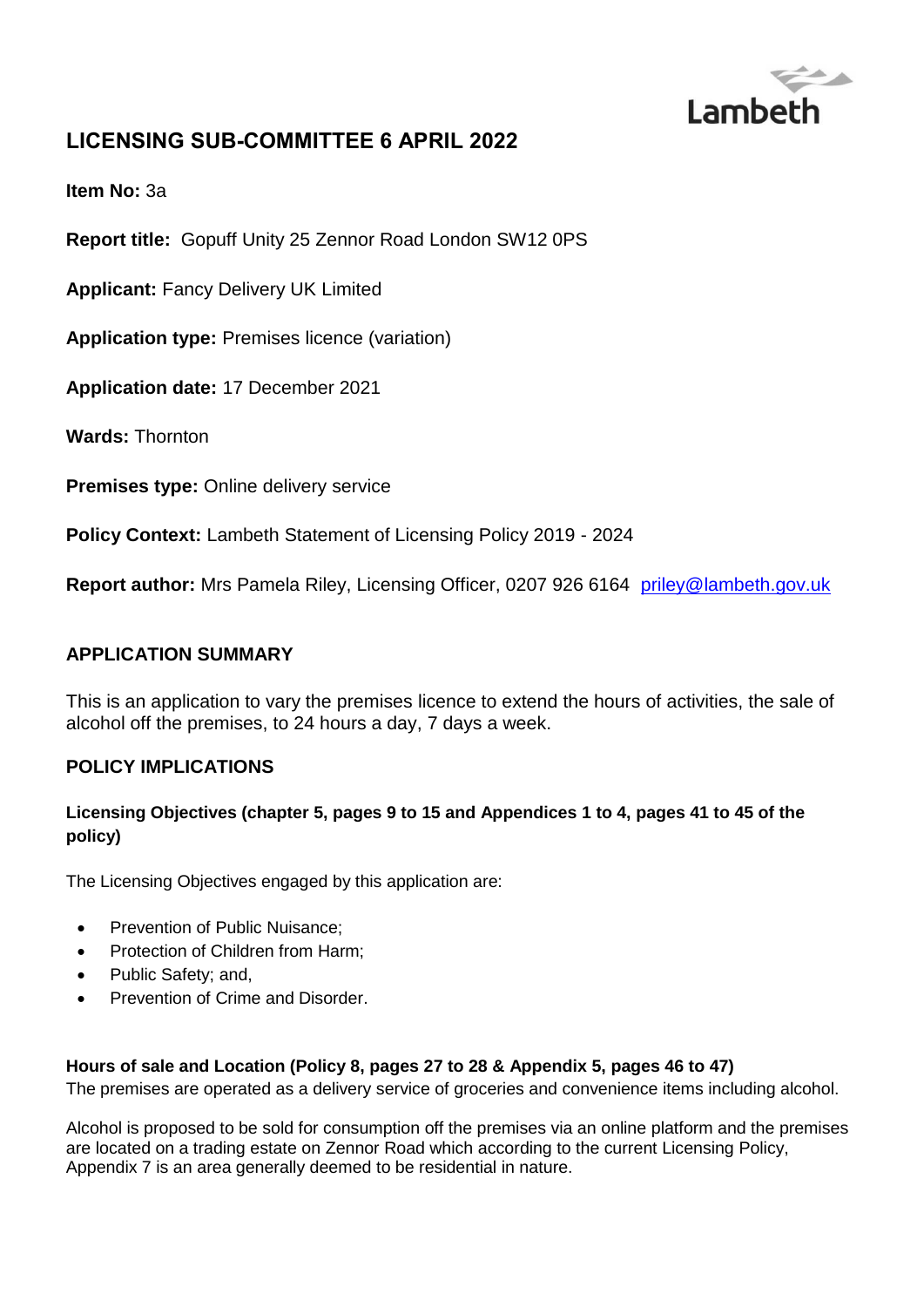The Licensing Policy recommends a start time of 11:00 hours and a terminal hour of 23:00 hours across the whole week for premises of this kind in a residential area.

Note: The hours above are not absolute and are intended as a guide for applicants to consider when completing their operating schedules. Each application will be considered on its own merits. Applicants seeking hours later than those indicated in the Policy should provide detailed evidence as to why their application will not have a negative impact on the licensing objectives.

The current Licensing Policy refers to Delivery Services businesses at Policy 16 (erroneously marked as Policy 15), paragraph 22 and further guidance is set out at paragraphs 3.8 – 3.10 and 10.50 of the s. 182 Revised Guidance (2018).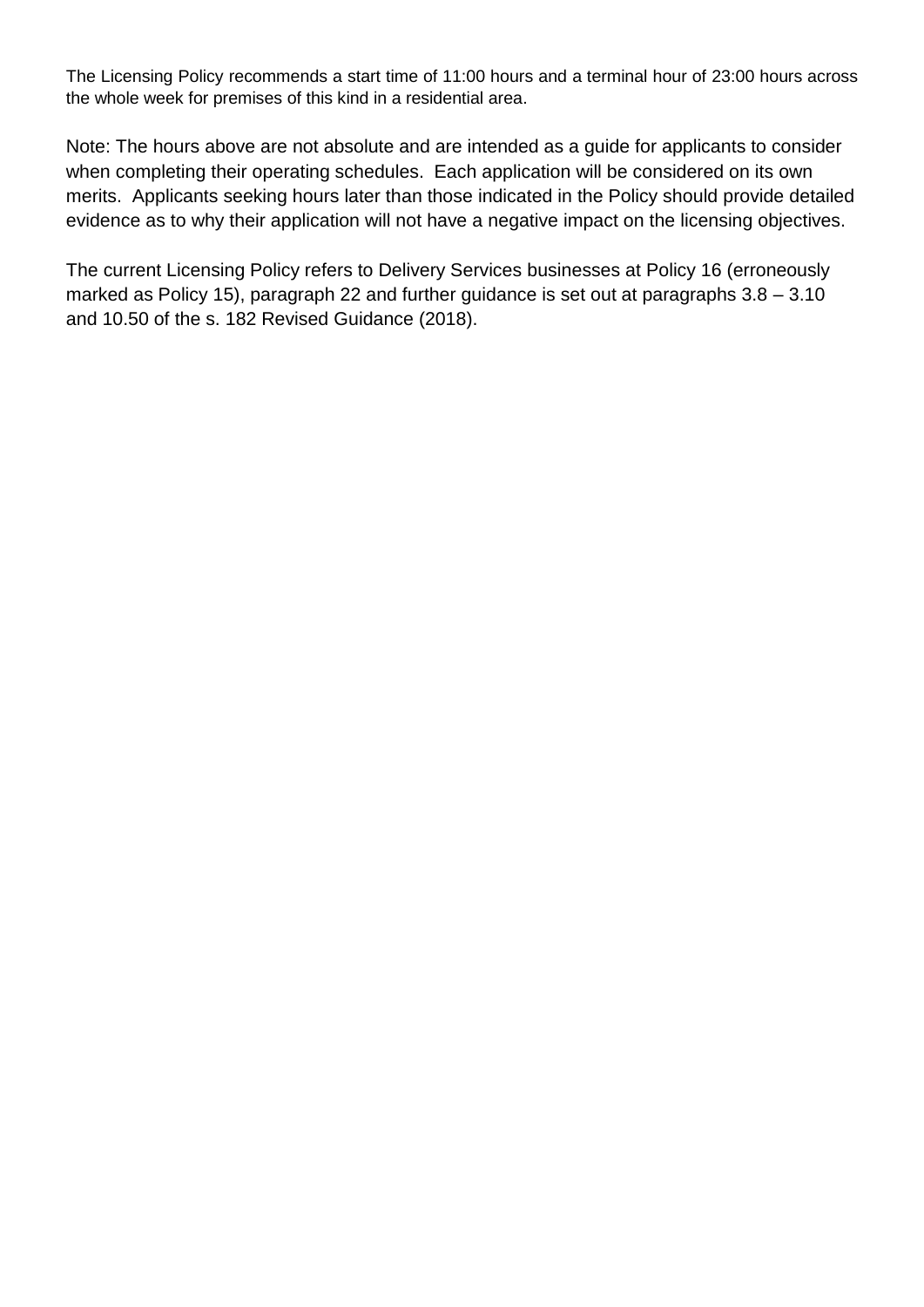## **1. APPLICATION**

- 1.1 This is an application to vary a premises licence under section 34 of the Licensing Act 2003.
- 1.2 The applicant is seeking authorisation to extend the hours of licensable activities, namely the sale of alcohol off the premises, to 24 hours a day 7 days a week.
- 1.3 The current licence authorises the following licensable activity and opening hours: **Sale by Retail of Alcohol** Monday - Sunday 08:00 - 00:00
- 1.3 It is proposed to open the premises (not to the public) Monday to Sunday 00:00 00:00.

A copy of the application form is attached to this report as **Annex A**. A copy of the current premises licence is attached to this report as **Annex B**.

1.5 Following mediation between the applicant and Public Protection the applicant forwarded an email which proposed additional conditions to be considered, these are attached as **Annex C.**

### **2. REPRESENTATIONS**

- 2.1 There were 3 representations received against the application. These were from the Licensing Authority, Public Protection and the Metropolitan Police.
- 2.1 The representations are based on the following licensing objectives.
	- The prevention of crime & disorder.
	- Public Safety.
	- The prevention of public nuisance.
- 2.2 The last date for accepting representations was on 14 January 2022.
- 2.3 A copy of the representations was provided to the applicant and are attached to this report at **Annex D**.
- 2.4 Following the consultation of the application the Planning Authority made comment on the application.
- 2.5 A copy of the comment made by Planning is attached as **Annex E**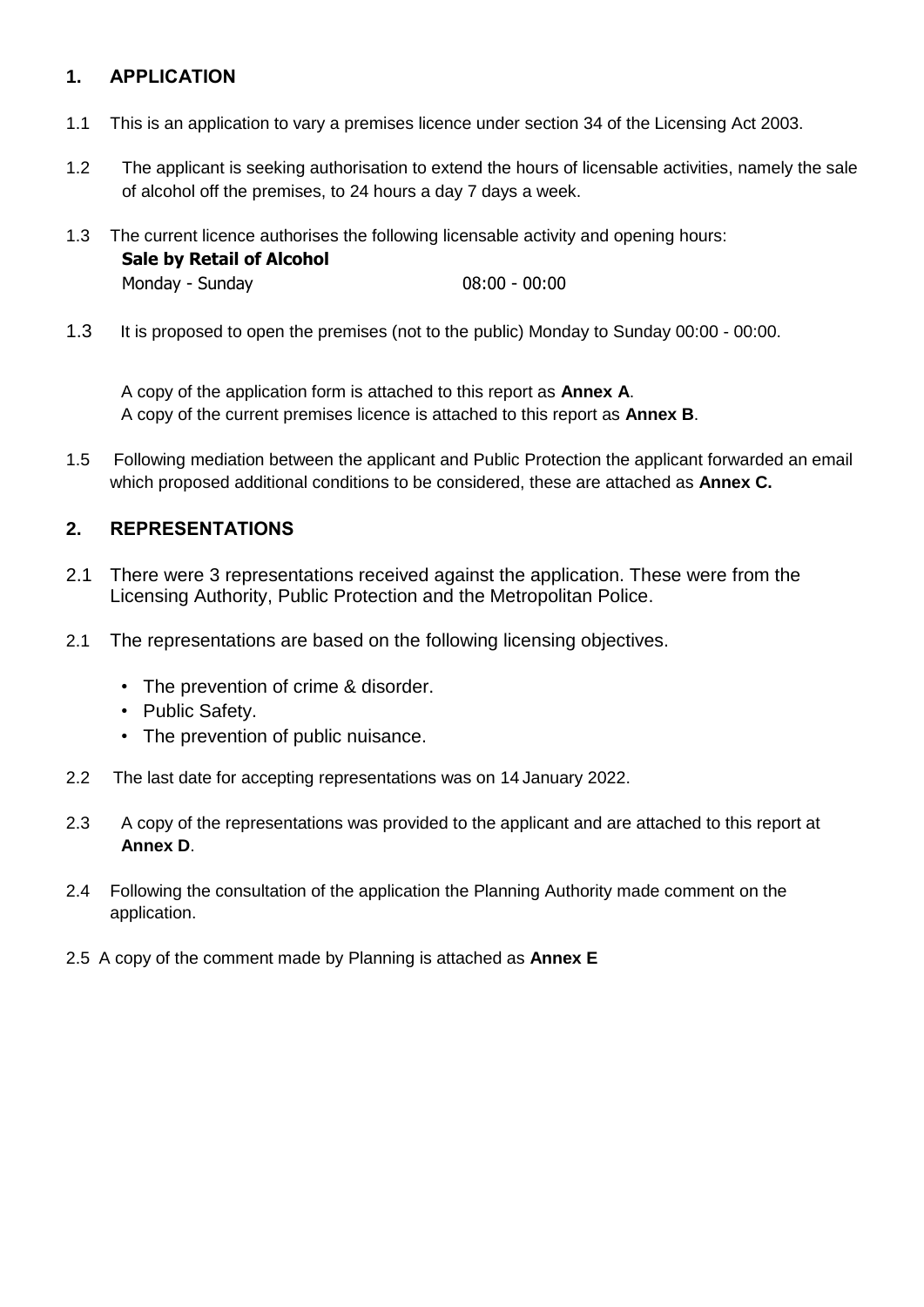### **3. CURRENT LICENCE**

3.1 The current licence was initially granted on 25<sup>th</sup> May 2021 and the Designated Premises Supervisor (DPS) was changed to Alexzandra Robertson - Walker on 5<sup>th</sup> July 2021.

## **4. BACKGROUND HISTORY**

- 4.1 The original application submitted for the current premises licence sought authorisation for the sale of alcohol 24 hours per day, seven days per week. Following discussions between the applicant, the Police and Lambeth Public Protection at the time, the applicant agreed to reduce the hours sought in respect of licensable activity to Monday – Sunday, 08:00 hours to 00:00 midnight.
- 4.2 The premises are operated as a delivery service of groceries and convenience items via an online platform known as Gopuff Delivers. They operate out of the Zennor Road trading estate.
- 4.3 There has been no TENs applications received in the past 12 months for this premises.

### **5. OBSERVATIONS**

- 5.1 The parts of the Statutory Guidance (April 2018) which are particularly relevant to this application and the representations received are Chapters:
	- 2) The Licensing Objectives;
	- 3) Licensable Activities
	- 8) Applications for Premises Licenses;
	- 9) Determining Applications; and,
	- 10) Conditions Attached to Premises Licenses and Club Premises Certificates
- 5.2 The parts of the Statement of Licensing Policy that are particularly relevant to this application and the representations are Sections:

Chapter 5 - The Licensing Objectives

- Policy 1 Process for applications
- Policy 3 Partnership working
- Policy 4 Enforcement approach
- Policy 5 Outside spaces
- Policy 8 Hours of sale and locations
- Policy 16: Delivery Services (note, erroneously marked as Policy 15)
- Policy 17 Dispersal and entry (note, erroneously marked as Policy 16)
- Appendix 1: Prevention of Crime and Disorder
- Appendix 2: Public Safety
- Appendix 3: Prevention of Public Nuisance
- Appendix 4: Protection of Children from Harm
- Appendix 5: Types of premises and recommended hours
- Appendix 6: Types of premises and potential impact
- Appendix 8: What to expect from a Licensing Sub-Committee Hearing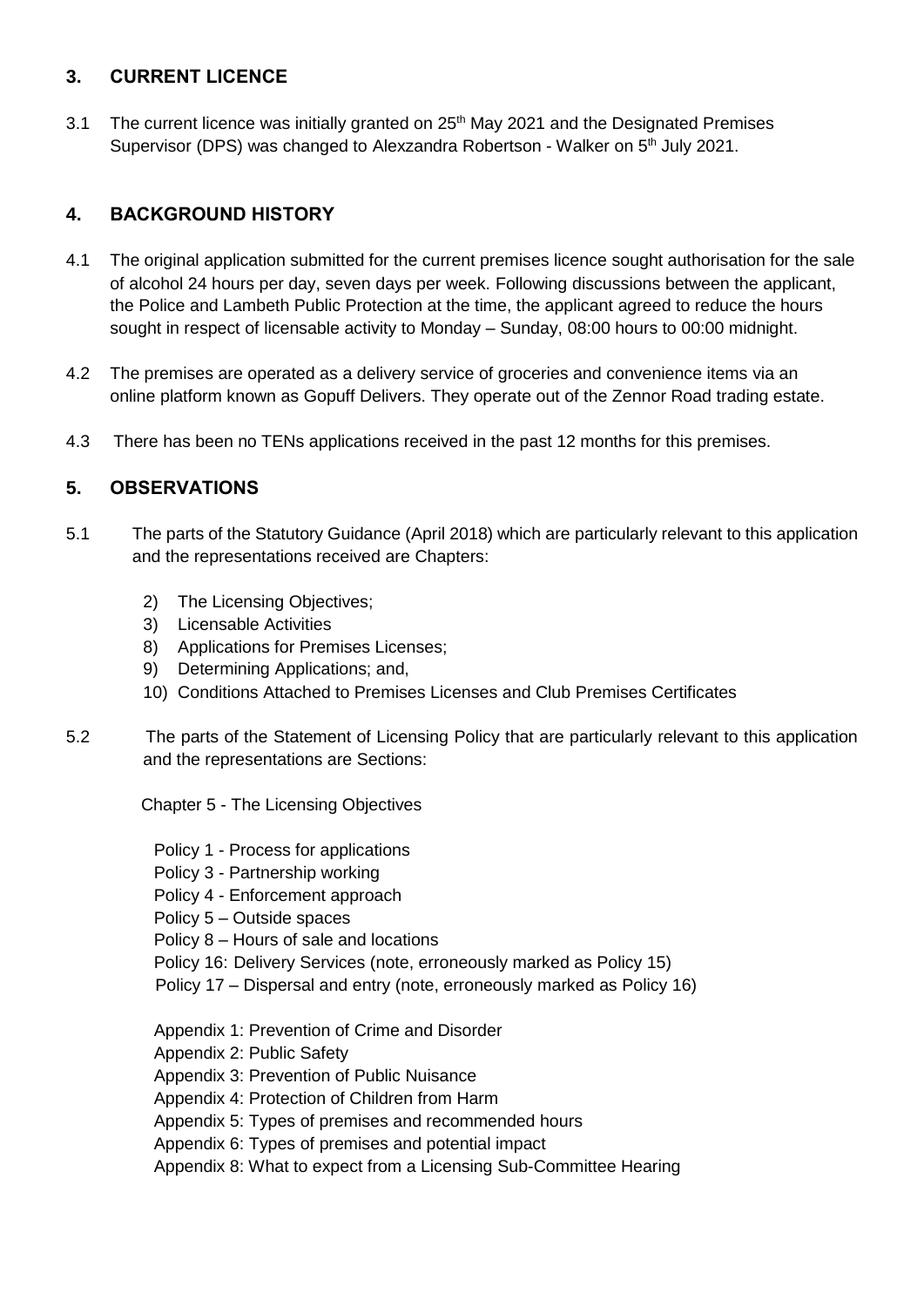# **6. CONCLUSION**

6.1 Members are required to consider the application in light of all the relevant information, and if approval is given, may attach such conditions appropriate to promote the licensing objectives.

The options available to Members of the Licensing Sub Committee are:

- a. Grant the application as it currently stands;
- b. Grant the application subject to such conditions as the authority considers appropriate for the promotion of the licensing objectives or,
- c. Reject the application.
- 6.2 For this purpose, the conditions of the licence are modified if any of them are altered or omitted or any new condition is added.